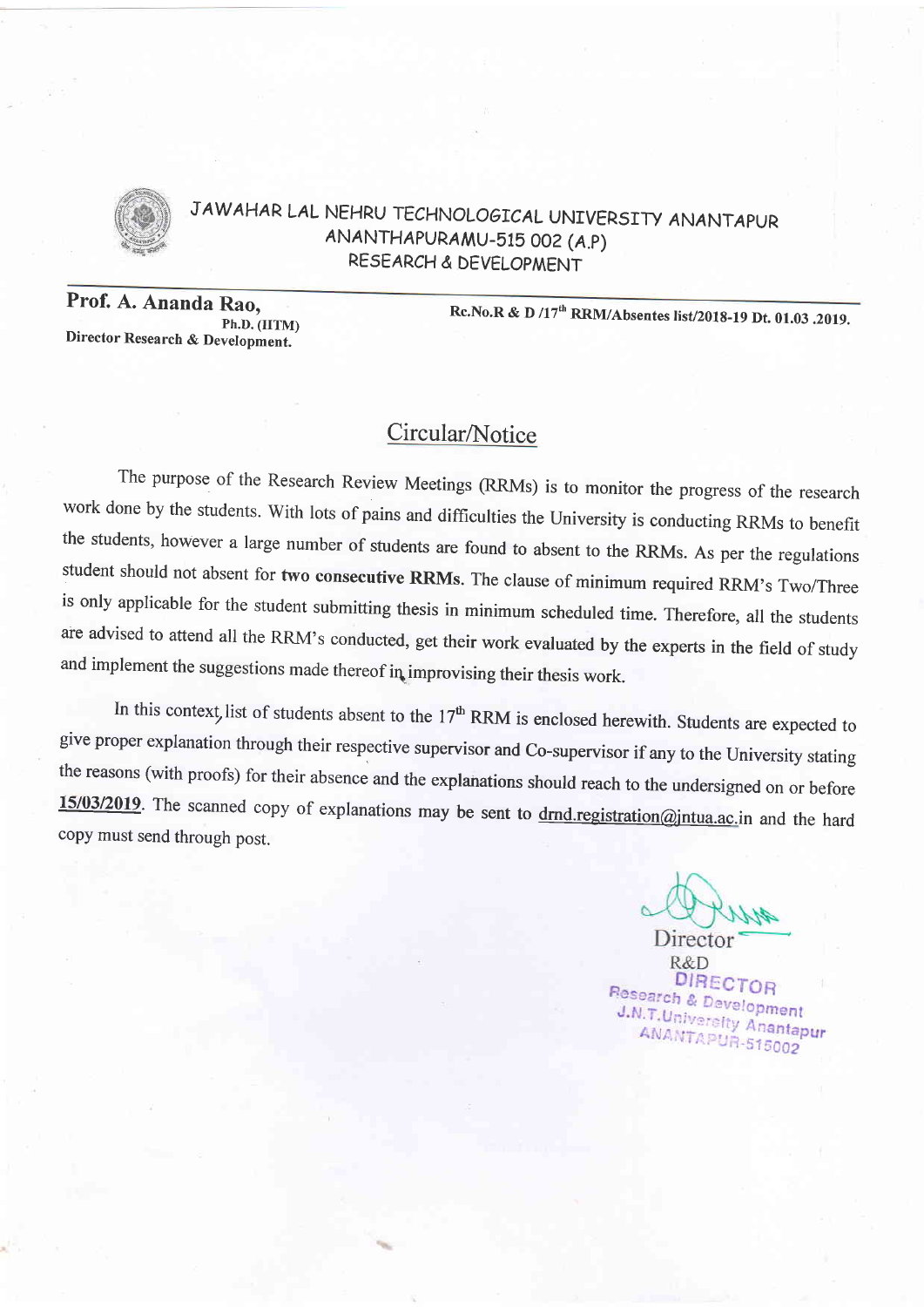## JAWAHAR LAL NEHRU TECHNOLOGICAL UNIVERSITY ANANTAPUR Research & Development 17" Research Review Meeting Absentee List

| <b>Civil Engineering</b> |                     |
|--------------------------|---------------------|
| S.No                     | <b>Admission No</b> |
| $\overline{1}$           | 16PH0109            |
| $\overline{2}$           | 16PH0118            |
| $\overline{\mathbf{3}}$  | 16PH0119            |
| 4                        | 15PH0101            |
| 5                        | 15MS0101            |
| 6                        | 14PH0102            |
| $\overline{7}$           | 14PH0103            |
| 8                        | 14PH0115            |
| 9                        | 14PH0116            |
| 10                       | 14PH0117            |
| 11                       | 13PH0101            |
| 12                       | 13PH0103            |
| 13                       | 13PH0105            |
| 14                       | 13PH0107            |
| 15                       | 13PH0109            |
| 16                       | 13PH0110            |
| 17                       | 13PH0112            |
| 18                       | 13PH0114            |
| 19                       | 12PH0106            |
| 20                       | 12PH0108            |
| 21                       | 11PH0105            |
| 22                       | 11PH0109            |

| EEE             |              |  |
|-----------------|--------------|--|
| S.No            | Admission No |  |
| 1               | 16PH0203     |  |
| $\overline{2}$  | 16PH0225     |  |
| $\overline{3}$  | 16PH0227     |  |
| $\overline{4}$  | 15PH0206     |  |
| 5               | 15PH0207     |  |
| 6               | 15PH0209     |  |
| $\overline{7}$  | 15PH0211     |  |
| 8               | 15PH0215     |  |
| 9               | 15PH0221     |  |
| 10              | 15PH0222     |  |
| 11              | 15PH0225     |  |
| 12              | 14PH0201     |  |
| 13              | 14PH0206     |  |
| 14              | 14PH0207     |  |
| 15              | 14PH0208     |  |
| 16              | 14PH0209     |  |
| 17              | 14PH0213     |  |
| 18              | 14PH0216     |  |
| 19              | 14PH0227     |  |
| $\overline{20}$ | 13PH0212     |  |
| 21              | 13PH0215     |  |
| 22              | 12PH0211     |  |
| $\overline{23}$ | 11PH0201     |  |
| 24              | 11PH0203     |  |
| 25              | 11PH0205     |  |
| $\overline{26}$ | 11PH0207     |  |
| 27              | 11PH0208     |  |
| 28              | 11PH0212     |  |
| 29              | 10PH0215     |  |
| 30              | 10PH0221     |  |

|                | MЕ           |
|----------------|--------------|
| S.No           | Admission No |
| $\mathbf{1}$   | 16PH0301     |
| $\overline{2}$ | 16PH0313     |
| $\overline{3}$ | 16PH0325     |
| $\overline{4}$ | 15PH0309     |
| 5              | 15PH0330     |
| 6              | 15PH0333     |
| $\overline{7}$ | 14PH0302     |
| 8              | 14PH0330     |
| 9              | 14PH0331     |
| 10             | 13PH0304     |
| 11             | 13PH0306     |
| 12             | 13PH0311     |
| 13             | 13PH0318     |
| 14             | 13PH0320     |
| 15             | 10PH0316     |
| 16             | 10PH0319     |

|                 | <b>ECE</b>          |  |  |
|-----------------|---------------------|--|--|
| S.No            | <b>Admission No</b> |  |  |
| $\overline{1}$  | 16PH0414            |  |  |
| $\overline{2}$  | 16PH0416            |  |  |
| $\overline{3}$  | 16PH0421            |  |  |
| $\overline{4}$  | 16PH0422            |  |  |
| $\overline{5}$  | 16PH0425            |  |  |
| 6               | 16PH0427            |  |  |
| $\overline{7}$  | 16PH0428            |  |  |
| 8               | 15PH0403            |  |  |
| 9               | 15PH0421            |  |  |
| 10              | 15PH0422            |  |  |
| $\overline{11}$ | 15PH0423            |  |  |
| $\overline{12}$ | 15PH0424            |  |  |
| 13              | 15PH0426            |  |  |
| 14              | 15PH0430            |  |  |
| 15              | 15PH0431            |  |  |
| 16              | 14PH0403            |  |  |
| $\overline{17}$ | 14PH0406            |  |  |
| 18              | 14PH0408            |  |  |
| 19              | 14PH0410            |  |  |
| 20              | 14PH0411            |  |  |
| 21              | 14PH0412            |  |  |
| 22              | 14PH0413            |  |  |
| 23              | 14PH0420            |  |  |
| 24              | 14PH0422            |  |  |
| $\overline{25}$ | 14PH0426            |  |  |
| 26              | 14PH0429            |  |  |
| 27              | 14PH0435            |  |  |
| 28              | 13PH0401            |  |  |
| 29              | 13PH0403            |  |  |
| 30              | 13PH0406            |  |  |
| $\overline{31}$ | 13PH0408            |  |  |
| $\overline{32}$ | 13PH0409            |  |  |
| 33              | 13PH0410            |  |  |
| 34              | 13PH0411            |  |  |
| 35              | 13PH0415            |  |  |
| 36              | 13PH0417            |  |  |
| 37              | 13PH0418            |  |  |
| 38              | 13PH0421            |  |  |
| 39              | 13PH0423            |  |  |
| 40              | 13PH0425            |  |  |
| 41              | 13PH0426            |  |  |
| 42              | 13PH0428            |  |  |
| 43              | 13PH0431            |  |  |
| 44              | 12PH0401            |  |  |
| 45              | 11PH0430            |  |  |
| 46              | 10PH0422            |  |  |
|                 |                     |  |  |

**DIRECTOR Research & Development** J.N.T.University Anantapur